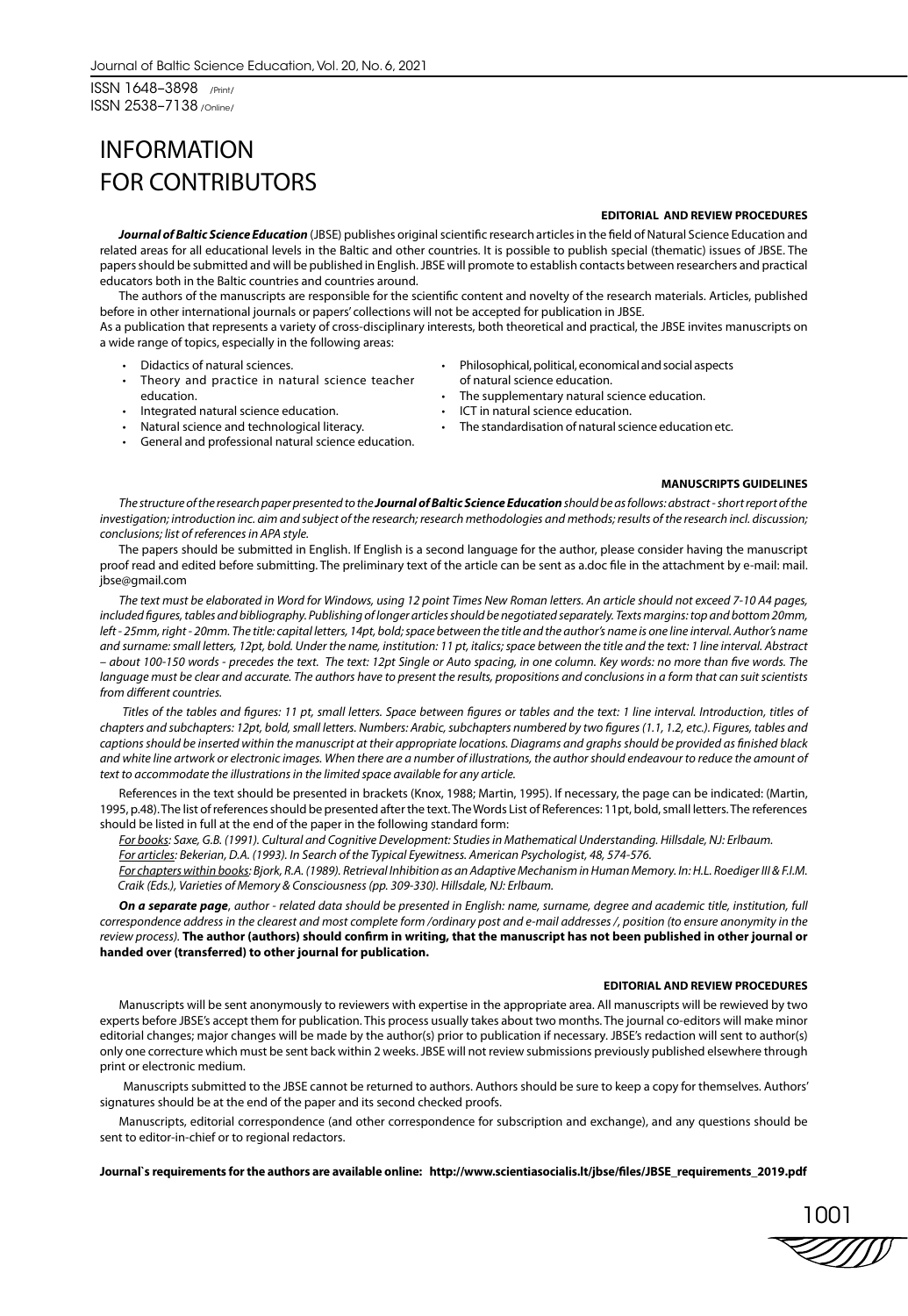ISSN 1648–3898 /Print/ ISSN 2538–7138 /Online/

## **SCIENTIFIC METHODICAL CENTRE "SCIENTIA EDUCOLOGICA"**

*The Associated Member of Lithuanian Scientific Society, European Society for the History of Science (ESHS) and International Council of Association for Science Education /ICASE*/,

**SCIENTIA SOCIALIS Ltd,** 

a member of the Lithuanian Publishers Association & Crossref E-mail: scientia@scientiasocialis.lt Website: http://www.scientiasocialis.lt

### *Dear colleagues,*

We would like to invite proposals for articles for an international blind peer-review scientific journal PEC – Vol. 80, 2022 issues

### **"Problems of Education in the 21st Century" ISSN 1822-7864 (Print), ISSN 2538-7111 (Online)**

Papers submitted to PEC 2022 should be original work and substantively different from papers that have been previously published or are under review in a journal or another peer-reviewed conference. We **invite submission of papers describing innovative research on all aspects of edu**cation and related areas. Submitted papers will be assessed based on their novelty, technical quality,

PROBLEMS OF EDUCATION  $IN$   $THE$   $21st$ CENTURY



**Emerging Sources Citation Index (ESCI) ERIC EBSCO INDEX COPERNICUS CEEOL CNKI OAJI TEI ZDB, CROSSREF DOI MIAR ROAD, ProQuest and Scientific Journals (EuroPub) etc.**

Responsible Publication Peer Reviewed Open Access Global Readership

http://www.scientiasocialis.lt/pec/

potential impact, and clarity of writing.

**Publication schedule for 2022**

Vol. 80, No. 1 – end of February Vol. 80, No. 2 – end of April Vol. 80, No. 3 – end of June Vol. 80, No. 4 – end of August Vol. 80, No. 5 – end of October Vol. 80, No. 6 – end of December

## **Application form + declaration + full paper**

Submission online**:** http://www.scientiasocialis.lt/pec/submit We advise you to use **a template** for paper preparation. You can download it from our website: http://www.scientiasocialis.lt/pec/?q=node/5 (template for paper, Word format). Theoretical papers usually follow an argumentative pattern and are organised around the solution of a problem. Information related to APC can be found at: http://www.scientiasocialis.lt/pec/node/14 Guidelines can be found at: http://www.scientiasocialis.lt/pec/files/PEC\_guidelines\_2017.pdf

### **Last but not least**

International journal "*Problems of Education in the 21st Century*" is a high quality scientific journal which publishes original research on all areas of educational sciences. The Journal welcomes the submission of manuscripts that meet the general criteria of significance and scientific excellence. Submitted papers will be assessed based on their novelty, scientific and technical quality, potential impact, and clarity of writing. All submissions will be checked by **iThenticate** before sending to reviewers. The publisher and journal have a policy of "Zero Tolerance on the Plagiarism". http://www.scientiasocialis.lt/pec/

Directory of Academic For contacts and papers submission: problemsofeducation@gmail.com *Sincerely yours, Editorial Board*

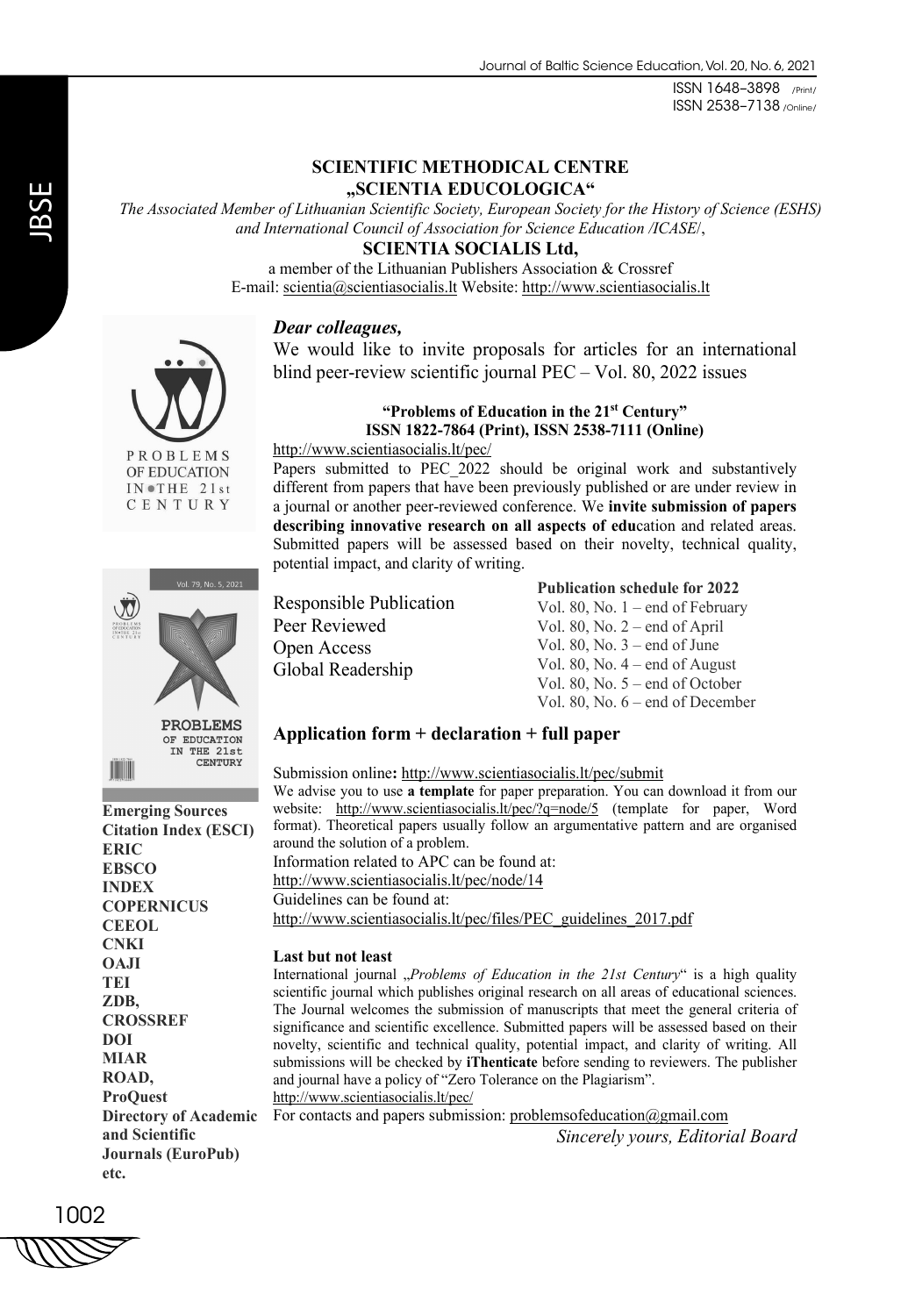ISSN 1648–3898 /Print/ ISSN 2538–7138 /Online/



# **GAMTAMOKSLINIS UGDYMAS / NATURAL SCIENCE EDUCATION**  *ISSN 1648-939X /Print/, ISSN 2669-1140 /Online/*

## *Dear colleagues,*

GAMTAMOKSLINIS UGDYMAS / NATURAL SCIENCE EDUCATION – is a periodical, peer reviewed, scientific-methodical journal, issued by the SMC "Scientia Educologica" in cooperation with Scientia Socialis Ltd. It is an international journal, wherein the scientific and methodical/applied articles published in Lithuanian, English and Russian languages. This journal is intended for the teachers of general education schools, the lecturers of higher educational institutions and all, who are interested in the problems of natural science education.

The GU/NSE journal welcomes the submission of manuscripts that meet the general criteria of scientific and methodical (practical/applied) papers.

# **GAMTAMOKSLINIS UGDYMAS / NATURAL SCIENCE EDUCATION ISSN 1648-939X /Print/, ISSN 2669-1140 /Online/**

http://gu.puslapiai.lt/GUwww/indeks.htm

http://gu.puslapiai.lt/GUwww/Indeksavimas.htm

http://oaji.net/journal-detail.html?number=514

Responsible Publication Peer Reviewed This journal is abstracted / listed / indexed / cited in: **COPERNICUS INDEX , LIST OF SCIENCE EDUCATION JOURNALS, JOURNALS OF INTEREST TO CHEMICAL EDUCATORS, SKYLIGHT, OAJI**, **WebQualis (QUALIS/CAPES )**, **MIAR, EuroPub, QOAM, ESJI, Crossref.** 

# Open Access

Applied research/practical/methodical work. This type of submission is best suited for practical/didactical work and reports, as well as position papers raising original and provocative theoretical or practical discourses and questions (small-scale research, applied research, didactical/methodical papers, case studies, best educational practices etc.). Each submission is carefully reviewed by two independent reviewers and ranked based on: quality of preparation, relevance to the educational community, didactical quality, originality, and importance of the contribution.

Instruction for authors and other details are available on the journal`s website at:

http://gu.puslapiai.lt/GUwww/Bendra\_informacija.htm

GU/NSE is an Open Access journal accessible for free on the Internet. Papers must be submitted on the understanding that they have not been published elsewhere and are not currently under consideration by another publisher. Optimal paper`s size: 8/12 pages. Partial article processing charges are: 5-8 EUR per one A4 page.

For contacts, questions and papers submission:  $gu@gu.pus$ lapiai.lt

*Sincerely yours, Editorial Board*